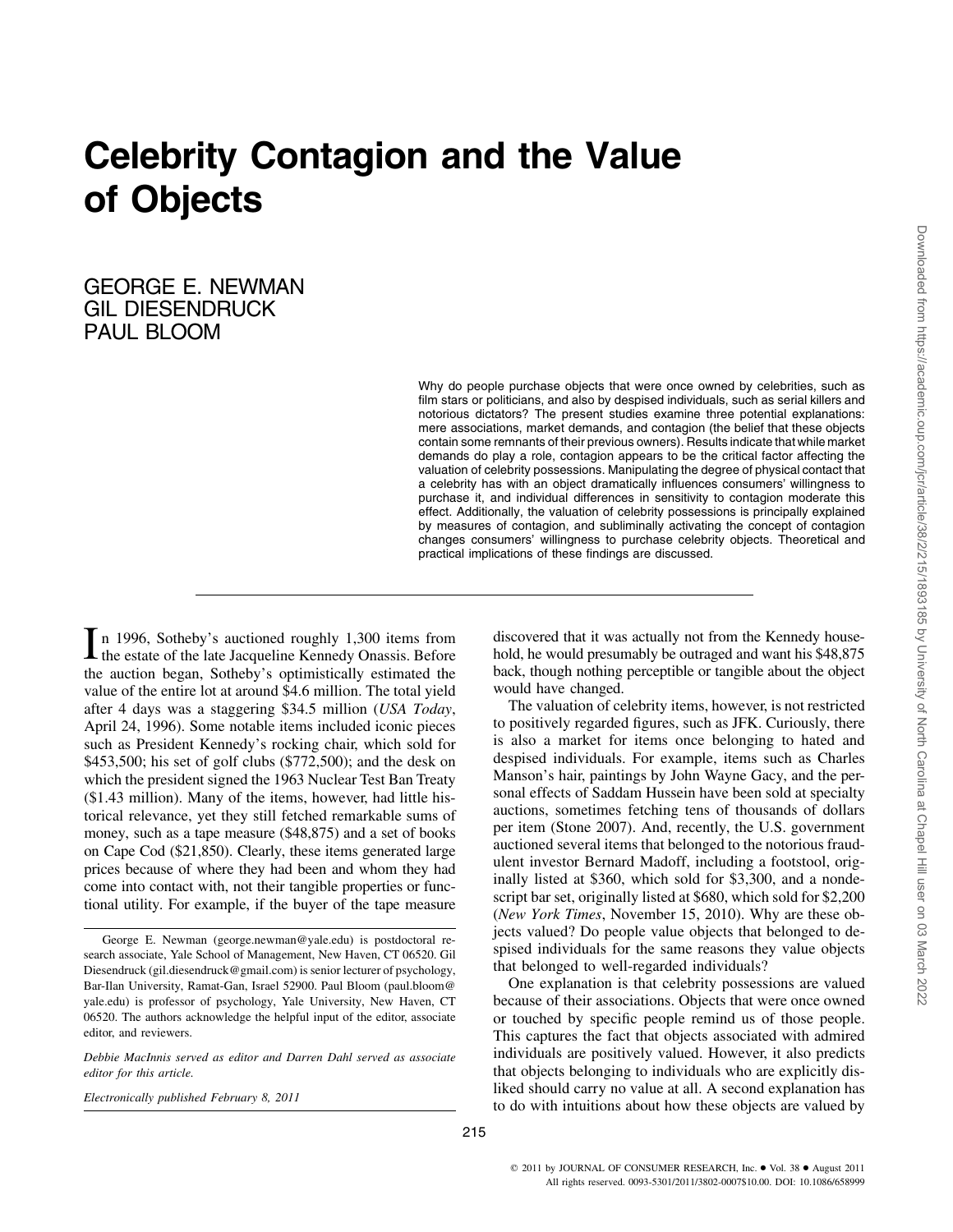others (their market value). For instance, we might value objects that belonged to celebrities because we believe that there are other people who would later purchase them from us at higher prices or because others would be impressed that we own such things. A third account is rooted in the concept of contagion (Belk 1988; Rozin, Millman, and Nemeroff 1986). This is the belief that a person's immaterial qualities or "essence" can be transferred to an object through physical contact.

The present studies demonstrate that the mere association of an object with a well-liked individual does not appear to be a significant driver of value. Moreover, while market forces do play a role, contagion appears to be the critical factor affecting the valuation of celebrity possessions. Specifically, we find that manipulating the degree of physical contact that a celebrity has with an object dramatically influences consumers' willingness to purchase it, and individual differences in sensitivity to contagion moderate this effect. Additionally, the valuation of celebrity possessions is principally explained by measures of contagion, and subliminally activating the concept of contagion changes people's willingness to purchase celebrity objects. In the remainder of this article we review the previous work on contagion and celebrity possessions and report the results of three experiments that use converging methodologies to test the role of contagion in the valuation of celebrity possessions.

## **MEMORIES, MONEY, AND MAGIC**

Why do people pay money for celebrity possessions? The phenomenon itself is somewhat of a puzzle. Celebrity items often have little functional value; that is, there is no direct functional benefit afforded by an object that belonged to someone famous versus one that did not. Moreover, because the objects themselves tend to be relatively common artifacts (clothing, furniture, etc.), they are often physically indistinguishable from a number of seemingly identical products in the marketplace. Nevertheless, people are willing to pay surprisingly large sums of money to own these objects. This raises the question, if it is not something that can be seen, felt, or in any way directly experienced, what is it that makes celebrity possessions so valuable? In this article we examine three potential explanations.

## Associations

One relatively straightforward explanation is that these objects are valued for their associations. A great deal of research in psychology and consumer behavior has documented people's tendency to keep and collect items that have some degree of sentimental value, even if the objects themselves are relatively worthless (Belk 1988; Grayson and Shulman 2000; O'Guinn 1991; O'Guinn and Belk 1989). Moreover, in many cultures, celebrities (such as movie stars or politicians) occupy a unique and often highly regarded place in society (Belk 1988, 1995; Cornfeld and Edwards 1983; Douglas and Isherwood 1979; McCracken 1989; O'Guinn 1991; O'Guinn and Belk 1989). Therefore, it may be that people want to own celebrity possessions for the same reasons that they want to collect souvenirs from a memorable vacation or a ticket stub from a particularly enjoyable concert (Zauberman, Ratner, and Kim 2009). Celebrities are well regarded, and people may experience positive emotions when they think about them. In turn, an object that belonged to that celebrity is valued because it serves as a physical reminder that helps people to relive those pleasurable emotional states.

Indeed, past research on this topic has discussed the ways in which memorabilia or "relics" (records, posters, clippings, etc.) may have an important emotional connection to memories and one's sense of self (O'Guinn 1991). Thus, from an associative view, celebrity possessions themselves are not qualitatively different from other types of memorabilia. These objects are valued because they are associated with, and therefore serve as reminders of, highly regarded individuals. However, this explanation also predicts that objects belonging to individuals who are explicitly disliked should carry no value at all, and hence, only the people who admire individuals such as Saddam Hussein or Charles Manson (for whatever reason) should positively value their possessions.

## Market Forces

A second explanation of this phenomenon appeals to far more pragmatic concerns—namely, the potential value of these items to others. Celebrity possessions are often one of a kind, which by definition makes them a scarce commodity. Moreover, there is often a substantial discrepancy between the intrinsic value of celebrity items and their market value. For example, someone recently paid \$160 for a piece of used bubble gum that was chewed by Brittany Spears. Therefore, it may be that people purchase celebrity possessions primarily because they recognize that these items are scarce and potentially valuable to others.

There is, of course, a sense in which this account is circular. That is, why do other people want these items? And yet, there have been several historical instances in which scarcity itself has driven an enormous and highly lucrative market. For example, at the height of the "Dutch tulip mania" in 1637, a single tulip bulb sold for over 4,000 guilders, while less than a year earlier, tulips sold for a small fraction of that amount (Mackay 1841; Thompson 2007; also see Garber 1989, 2000). Similar explanations have been proposed for more recent phenomena such as the collection of Beanie Babies, which offered an annual rate of return of approximately 170% from 1994 to 1999 (Burton and Jacobsen 1999). Given the large sums of money paid for celebrity possessions, it is certainly possible that people purchase these items based on the assumption that their market value will continue to increase. Consistent with this notion, Burton and Jacobsen (1999) estimate that the annual rate of return on collectibles sold at major auction houses is between 11% and 14%, and a survey of collectors found that 22% reported financial investment as a significant motivation for their collecting behavior (Formanek 1991).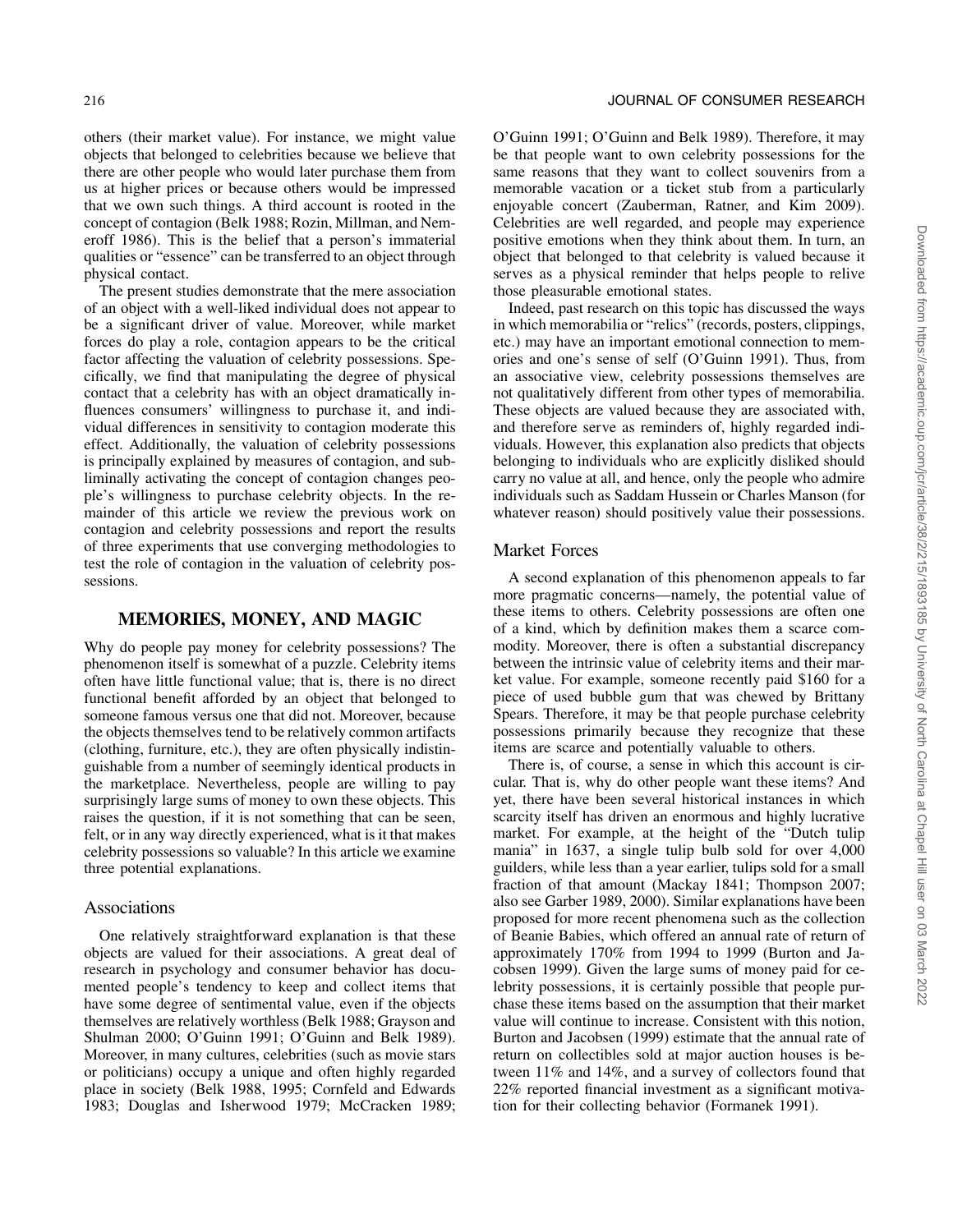## Contagion

A third explanation comes from the concept of contagion. Contagion is commonly thought of as a form of magical thinking in which people believe that a person's immaterial qualities or essence can be transferred to an object through physical contact (Belk 1988; Bloom 2004, 2010; Frazer 1890; Mauss 1902; Nemeroff and Rozin 1994; Rozin et al. 1989; Tylor 1871). Anthropologists first proposed the concept in the late nineteenth century when they observed several cultural practices emphasizing the transfer of a person's identity (or soul) to inanimate objects. The most "contagious" objects were actual physical remnants of the person, such as clippings of hair or fingernails. However, such beliefs seemed to carry over to inanimate objects, particularly objects that had come into physical contact with the person.

The concept of contagion has been examined in a wide range of experimental contexts (Argo, Dahl, and Morales 2006, 2008; Mishra 2009; Morales and Fitzsimons 2007; Nemeroff and Rozin 1994; Rozin et al. 1986). For example, Nemeroff and Rozin (1994) asked participants to sequentially imagine a sweater that came into contact with a range of different individuals, for example, a lover, someone evil, or someone admired. Participants were asked to rate how pleasant or unpleasant they would find the experience of wearing the sweater. Then participants were asked to imagine their willingness to wear the sweater following a range of possible transformations that included different ways of cleaning the sweater (e.g., deodorizing it, boiling it) as well as a number of structural changes (cutting it up, burning it, etc.). In sum, participants reported that while they would be happy to wear a sweater worn by a loved one or someone they admired, they would refuse to try on a sweater worn by someone evil, such as Adolf Hitler (Nemeroff and Rozin 1994; Rozin et al. 1989).

More recently, Argo et al. (2006, 2008) conducted related studies supporting the role of contagion beliefs in consumer contexts. For example, they found that in a retail setting, people were reluctant to purchase a T-shirt if it was just tried on by a stranger (Argo et al. 2006). However, people were more likely to purchase an item if it came into contact with an attractive salesperson of the opposite sex (Argo et al. 2008). In both sets of studies, the authors found that willingness to pay and purchase intentions were linked to the item's physical contact with those presumably negative or positive sources, supporting the notion that both positive and negative attributes may be transmitted through the process of contagion.

Furthermore, qualitative research has discussed the potential role of contagion in the valuation of celebrity items (Belk 1995; O'Guinn 1991; O'Guinn and Belk 1989). For example, O'Guinn (1991) examined the collections of members of the Central Midwest Barry Manilow Fan Club and noted that the most valuable items were "things in the collection that actually touched Barry" (6). Similarly, Mc-Cracken (1986) has discussed the process by which owners impart meaning to their objects through ownership and physical contact and the "divestment rituals" that consumers go through when purchasing used objects that are believed to contain remnants of their previous owners (McCracken 1986, 1989). Taken together, this work suggests that contagion may be one explanation for people's willingness to have contact with an object previously owned by a celebrity. However, in light of the competing explanations outlined above (associations and market demands), it is unclear whether contagion alone provides a sufficient explanation for people's desire to purchase such items.

## **THE CURRENT STUDIES**

The primary goal of this article is to examine the degree to which contagion beliefs account for the valuation of celebrity items. Specifically, we are interested in when contagion beliefs may play a role, how they might interact with the additional factors of associations and market demands, and what types of manipulations are likely to activate or inhibit such beliefs. Such an investigation is important in that it helps to answer practical questions regarding the psychological factors surrounding consumers' desire to purchase celebrity items (as well as perhaps other types of collectibles). At a broader theoretical level, it serves to potentially expand our understanding of the concept of contagion itself by illustrating how notions of contagion may exist alongside competing sources of value, such as market demands.

To examine these issues, the present studies assess consumers' valuation of both positive and negative celebrity possessions. In the first experiment, we employ a relatively straightforward approach by assessing valuation of both celebrity and noncelebrity possessions. We subsequently measure the dimensions of contagion, perceived market value, and associations in order to determine the relative contribution of each of these factors. Experiment 2 uses a different "transformation" paradigm to examine the effects of directly manipulating both "contagion potential" (the degree of physical contact between the celebrity and the object) and market demands (the potential to resell the item to others). In this study, the associative account served as the null hypothesis since associations between the object and the celebrity were preserved across all manipulations. Additionally, in this study we examined individual differences in contagion sensitivity (Haidt, McCauley, and Rozin 1994) with the notion that differences along this dimension might moderate the effects of physical contact. Finally, experiment 3 manipulated sensitivity to contagion via a priming manipulation and subsequently measured consumers' willingness to purchase celebrity possessions.

The present studies use a number of converging approaches to identify the psychological processes underlying the valuation of celebrity possessions. These studies contribute to the existing literature as they are the first to experimentally test and manipulate various reasons for why people value celebrity possessions. Additionally, these studies illustrate how contagion may interact with competing sources of value, such as associations and market demands.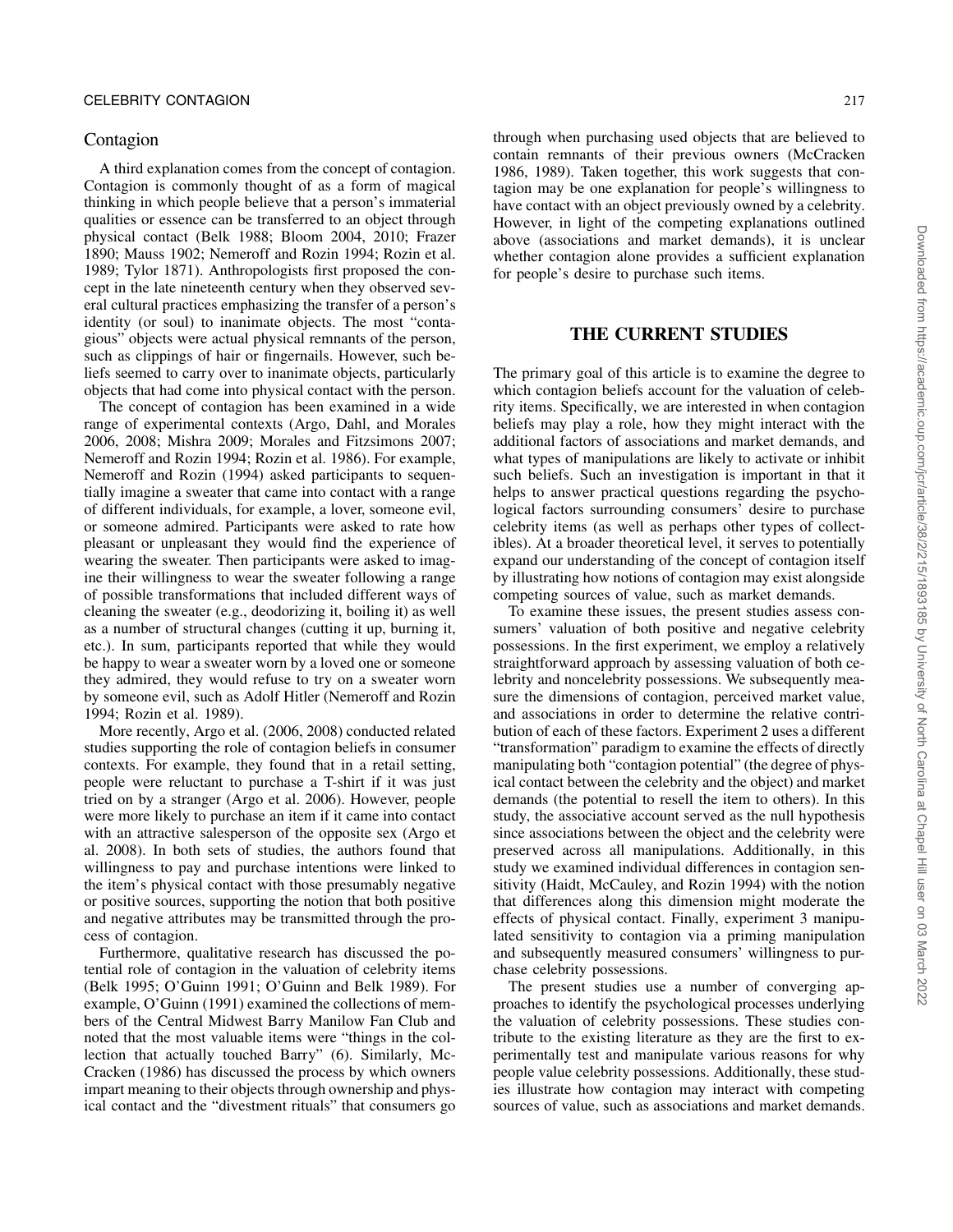## **EXPERIMENT 1**

In experiment 1, participants were asked to evaluate a series of objects that belonged to a target individual who varied along two dimensions: his or her valence (positive, negative, mixed) and fame (celebrity vs. noncelebrity). Our primary dependent measure was valuation of the object (one's desire to purchase and own it). However, we also obtained several process measures: an indirect measure of contagion (willingness to touch the person and the object), market value (belief that someone else would want to purchase the item), liking of the person (association), and the perceived historical significance of the item.

## Method

Participants were 245 adults ( $M_{\text{age}} = 35.2$ , 67% female) who were recruited from an online database maintained by Yale University. Participants were randomly assigned to one of six conditions in a 3 (valence: positive, negative, mixed)  $\times$  2 (fame: celebrity, noncelebrity) between-subjects design.

Each participant was first asked to generate the name of an individual. The instructions used to elicit this name varied by condition. For example, participants in the positive celebrity condition read, "In the space below please provide the name of a living celebrity or public figure (not someone you know personally) who you consider to be incredibly moral." In the negative celebrity condition, the word "moral" was replaced with "immoral." In the mixed-valence conditions participants were asked to name a person "who you consider to be of mixed moral valence; i.e., someone who is both moral at times and immoral at other times." Valence of the target individual was manipulated in terms of morality because morality is a dimension that is readily identified as positive or negative and can be shared by celebrities and noncelebrities alike.

In the noncelebrity conditions the wording was identical except that participants were asked to "provide the name of a living person (someone you know personally)." As a manipulation check for fame (celebrity vs. noncelebrity), participants were asked to rate how famous the person was (1  $p =$  not at all famous,  $9$  = extremely famous).

Participants were then asked to imagine an item that belonged to the individual that they had named (e.g., a wristwatch) and completed a series of items, which measured the primary dependent measure (valuation) and several process measures. Measurement of the item's value included three items: "How much would you like to own this item? How likely would you be to purchase this item if it was for sale? Is this item worth keeping, or would you throw it out?" ( $\alpha$  $= .83$ ; Frazier et al. 2009). The measure of contagion asked about people's desire to have physical contact with the person as well as with the object itself: "How much would you want to give this person a hug or shake their hand? How much would you want to hold this item in your hands?" ( $\alpha$  $= .72$ ). The measure of perceived market demand included two items: "Are there some people who would pay money for this item? Would other people be impressed if they found out that you owned this item?" ( $\alpha = .81$ ). Additionally, we asked about liking the individual  $(1$  = extreme disliking,  $9$  = extreme liking) because an associative account should predict that liking should be positively correlated with valuation. We also asked participants to rate the perceived historical significance of the item: "Does this item have historical value (e.g., should it be in a museum)?" Except for the measures of liking and fame, all responses were made on 9-point scales, where  $1 =$  not at all and  $9 =$  very much so. The order in which each of these items appeared was randomized for each participant.

This entire procedure (generating the name of an individual person and evaluating one of his/her possessions) was repeated three times, such that each participant listed three different individuals. The type of person (e.g., positive celebrity) remained constant throughout. However, each time the task was repeated, participants were asked to evaluate a different type of object. The items included a wristwatch, a sweater, and a pair of gloves, and the order in which these items appeared was fully counterbalanced across participants.

The order in which the items were presented did not affect the results  $(F < 1)$ , so it was dropped from all further analyses. Similarly, the type of object (wristwatch, sweater, pair of gloves) did not affect the results (all  $p > .28$ ). Therefore, for each participant we averaged the ratings across the different objects to produce one score for each type of measure (item value, contagion, market value, liking, and historical significance).

## Results

As expected, participants rated the celebrities  $(M = 7.91)$ as more famous than the noncelebrities  $(M = 1.38; p <$ .0001). However, 28 participants listed famous individuals when they were asked to list noncelebrities. These participants were excluded from the subsequent analyses, which left usable data from a total of 217 participants.

The results from this study are depicted in figure 1. Participants valued items belonging to celebrities  $(M = 3.79)$ significantly more than items belonging to noncelebrities  $(M = 3.02; F(1, 211) = 11.42, p < .001)$ . Analogously, participants valued objects belonging to the positive targets the most  $(M = 4.33)$ , less so for objects owned by mixedvalence targets ( $M = 3.68$ ), and the least for negative targets  $(M = 2.19; F(2, 211) = 29.48, p < .001)$ . There was no interaction between these factors ( $p = .21$ ).

For the measures of contagion, there was a significant main effect of valence  $(F(2, 211) = 66.55, p < .001)$  and a significant interaction between valence and fame (*F*(2,  $211$ ) = 3.12,  $p < .05$ ). When the valence of the target was positive, participants reported wanting to have marginally more contact with the celebrity and the celebrity object  $(M = 5.87)$  than with the noncelebrity  $(M = 5.18; F(1,$  $(65) = 2.47$ ,  $p = .12$ ). However, when the target valence was negative, participants instead reported wanting to have more contact with the noncelebrity  $(M = 2.50)$  than with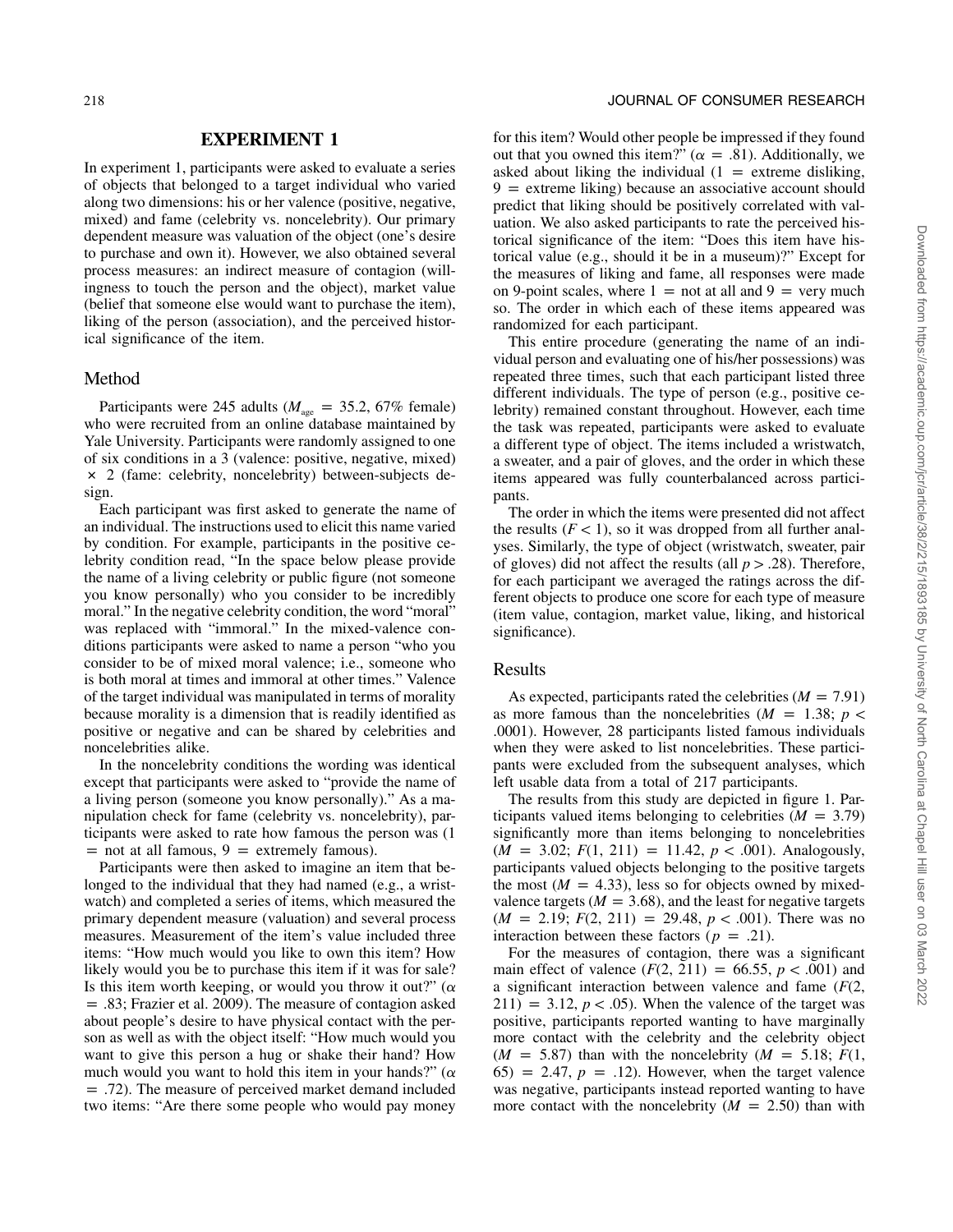

# **FIGURE 1**

## the celebrity ( $M = 1.77$ ;  $F(1, 68) = 5.45$ ,  $p < .05$ ). The mixed-valence targets followed the same pattern as the negative targets ( $M = 4.14$  and 3.81, respectively), though this difference was not statistically significant. These patterns suggest that desire to have contact with (or avoid) contagion items may be "stronger" for celebrities than for noncelebrities.

For perceptions of market value, there was a significant main effect of fame  $(F(1, 211) = 328.06, p < .001)$  as well as a significant interaction between fame and valence (*F*(2,  $211$ ) = 5.08,  $p < .01$ ). For celebrities, the market value of the item decreased as the celebrity became more negative  $(F(1, 122) = 5.60, p < .01)$ . For noncelebrities there was no effect of valence on perceived market value ( $p = .39$ ). Ratings of historical significance followed a pattern identical to that of market value with both a main effect of fame (celebrity objects were rated as more historically significant) and an interaction between fame and valence  $(p < .01)$ .

*Regression Analyses.* We then conducted a hierarchical linear regression analysis to examine the degree to which each of the measures (contagion, market value, liking, and historical significance) predicted measures of valuation. The results of this analysis are reported in table 1. In sum, measures of contagion appeared to account for the effects of target valence on valuation, while measures of market value appeared to account for the effects of target fame. In contrast, measures of liking were not predictive and measures of historical significance were only marginally related.

To verify the specific mediating relationships between these factors we used bootstrapping analyses that allowed for the examination of multiple mediators (Preacher and Hayes 2008; Shrout and Bolger 2002; Zhao, Lynch, and Chen 2010). We first examined the indirect effects of target valence on item valuation, through the mediators of contagion, market value, liking, and historical significance. Although weak, there was a significant indirect effect of valence on valuation through market value ( $b = .02$ , SE = .01; 95% confidence interval  $|CI| = .001$  to .05), which was driven primarily by celebrities (see fig. 1). More important, however, even when controlling for the effect of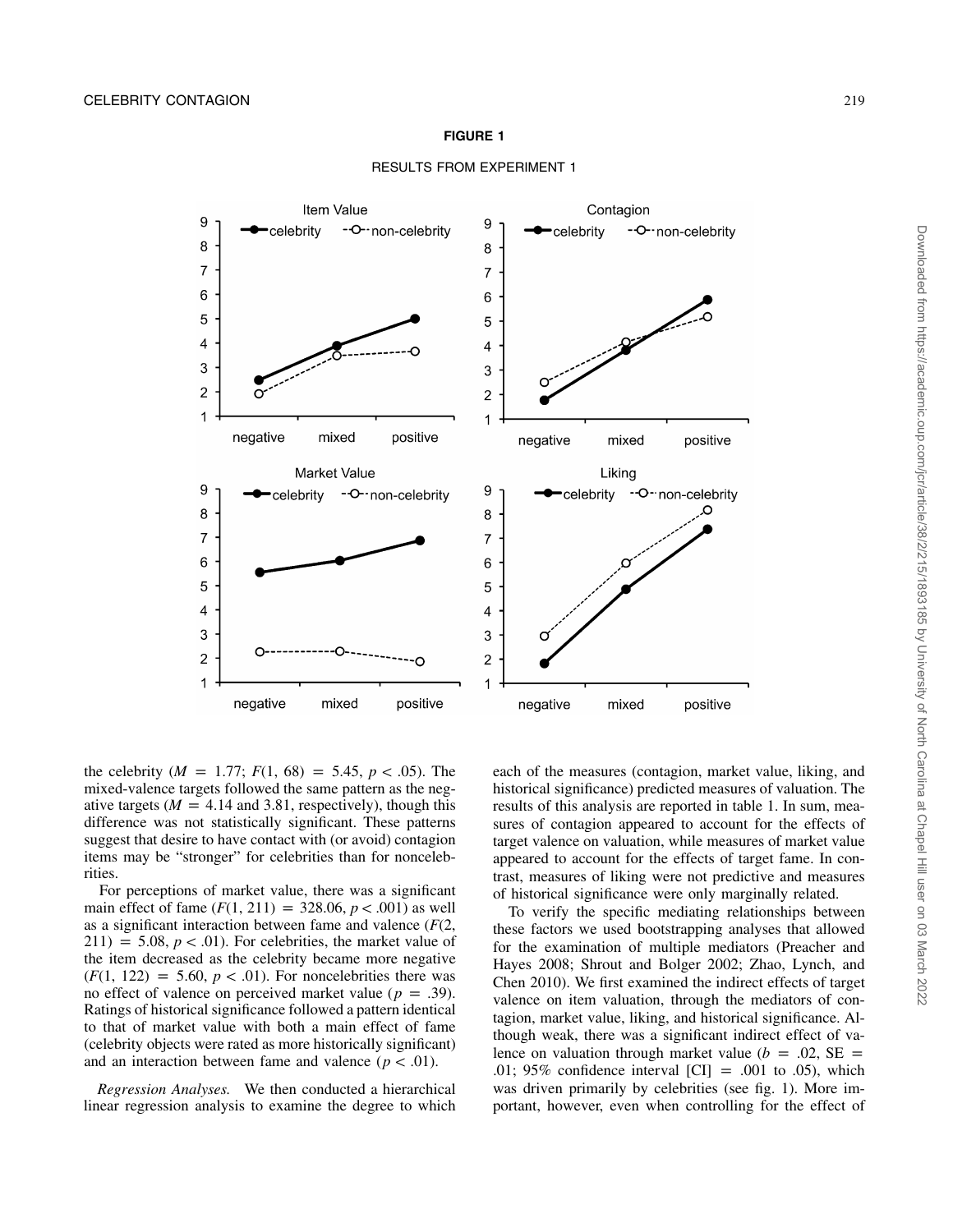| Outcome      | Predictor               | Step 1        |               | Step 2        |                      | Step 3    |                         | Step 4 |            |              |
|--------------|-------------------------|---------------|---------------|---------------|----------------------|-----------|-------------------------|--------|------------|--------------|
|              |                         | β             | t-value       | β             | t-value              | β         | t-value                 | β      | t-value    | $\Delta R^2$ |
| Contagion    | Fame                    | $-.02$        | $-.28$        |               |                      |           |                         |        |            |              |
|              | Valence                 | .58           | 10.64**       |               |                      |           |                         |        |            |              |
|              | Fame × valence          | .14           | $2.47*$       | <b>NA</b>     |                      | <b>NA</b> |                         | NA     |            |              |
| Market value | Fame                    | .77           | 18.27**       |               |                      |           |                         |        |            |              |
|              | Valence                 | .08           | $1.74+$       |               |                      |           |                         |        |            |              |
|              | Fame × valence          | .13           | $3.09*$       | NA.           |                      | <b>NA</b> |                         | NA.    |            |              |
| Item value   | Fame                    | .17           | $2.84*$       | .18           | $4.58**$             | $-.06$    | .88                     | $-.09$ | 1.42       |              |
|              | Valence                 | .44           | $7.29**$      | $-.04$        | .80                  | $-.02$    | .43                     | $-.02$ | .27        |              |
|              | Fame × valence          | .08           | 1.26          | $-.04$        | .87                  | $-.07$    | $1.67^{+}$              | $-.07$ | $1.85^{+}$ |              |
|              | Contagion               | $\sim$ $\sim$ | $\sim$ $\sim$ | .83           | 16.37**              | .76       | 14.94**                 | .74    | 10.76**    | $.42**$      |
|              | Market value            | $\cdots$      | $\sim$ $\sim$ | .             | $\sim$ $\sim$ $\sim$ | .31       | $4.74**$                | .27    | $4.01**$   | $.03**$      |
|              | Liking (association)    | $\cdots$      | .             | $\sim$ $\sim$ | $\cdots$             | .         | $\sim$ $\sim$           | $-.01$ | .08        | .000         |
|              | <b>Historical value</b> | $\cdots$      | .             | .             | $\sim$ $\sim$ $\sim$ | .         | $\cdot$ $\cdot$ $\cdot$ | .10    | $1.84^{+}$ | $.005+$      |

**TABLE 1**

HIERARCHICAL REGRESSION RESULTS FROM EXPERIMENT 1

market value (as well as historical significance and liking), there was a significant indirect effect of valence through contagion ( $b = .44$ , SE = .06; 95% CI = .32 to .56). Thus, manipulations of target valence affected contagion (wanting to touch the item or the person), which in turn changed participants' desire to purchase or own the item.

An identical set of analyses examined the effect of fame on valuation. A bootstrapping analysis indicated that there was a significant indirect effect of fame on valuation through perceived market value ( $b = .17$ , SE = .05; 95% CI = .08 to .28). However, none of the other mediating variables had a significant indirect effect. Thus, manipulations of target fame affected the perceived market value of the item, which in turn changed participants' desire to purchase or own the item.

## Discussion

The results from the first study are informative for a number of reasons. We observed a significant interaction between celebrity valence and measures of contagion such that people wanted more contact with positive celebrity items (compared to noncelebrity items) but less contact with negative celebrity items. Moreover, the regression/mediation analyses demonstrated that both contagion and market demands (but not general liking of the individual or perceived historical significance) explained participants' valuation of the celebrity items.

Putting these results together, we are able to dissociate the effects of contagion, market demands, and associations. Overall, associations do not appear to play a significant role. Measures of liking/disliking did not predict measures of valuation. However, we did observe significant effects of both contagion and market demands, which appeared to operate differently depending on the valence of the celebrity. Positive celebrity possessions appeared to be valued both for their contact with an admired individual (contagion) and for their market value. In contrast, for negative celebrities, contagion and market demands appeared to play contrasting roles in that perceived market demand increased the value of the object (relative to an item owned by a negative noncelebrity) whereas contagion decreased the value. In the following study we examine this interaction between contagion and celebrity valence more directly.

## **EXPERIMENT 2**

Experiment 2 employed a converging methodology, originally developed by Nemeroff and Rozin (1994), which asked participants to think of an item that was previously owned by someone famous—either a positive celebrity or a negative celebrity. After providing baseline values for their willingness to purchase the item, participants were exposed to one of four different manipulations: two that manipulated the degree of physical contact with the item (the item's contagion potential) and two that affected the market demand for the item. Depending on condition, the celebrity's contact with the item was either highlighted (stating that the person had a lot of contact with the item) or decreased (stating that even though the object was owned by the celebrity, he/she never actually touched it). Similarly, the perceived market value of the item was either highlighted (stating that there was a great deal of demand for items owned by that person) or decreased (stating that there was little demand for items owned by that person). Crossing these factors produced eight conditions in a  $2 \times 2 \times 2$  betweensubjects design.

On the basis of experiment 1, we predicted that for both positive and negative celebrities, highlighting demand for the item should increase purchase intentions while decreasing demand should decrease purchase intentions. However, for manipulations of contact (i.e., contagion potential), we predicted an interaction with celebrity valence. Highlighting contact with positive celebrities should increase purchase

 $p < .10$ .

 $p < .05$ .

 $* p < .001$ .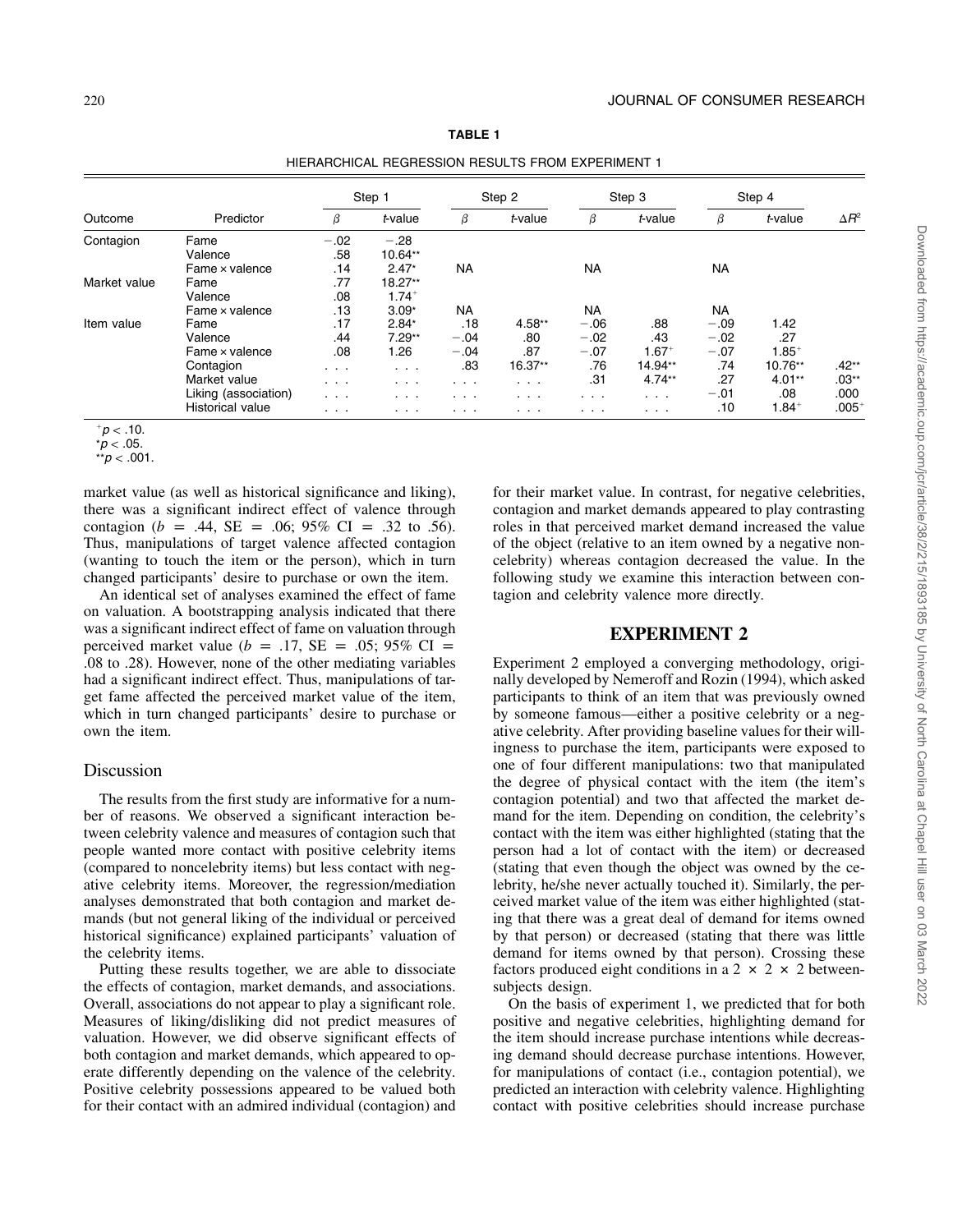intentions because of the transfer of positive "essence," while highlighting contact with negative celebrities should decrease purchase intentions because of the transfer of negative "essence." Stated formally, the hypotheses were as follows:

- **H1a:** For both positive and negative celebrities, highlighting perceived demand should increase purchase intentions while decreasing demand should decrease purchase intentions.
- **H1b:** Manipulations of contact should interact with celebrity valence. For positive celebrities, highlighting physical contact should increase purchase intentions while for negative celebrities highlighting physical contact should decrease purchase intentions.

Thus, the interaction between celebrity valence and manipulations of physical contact was the primary test of the contagion mechanism. This study did not manipulate associations directly. Rather, an associative account served as the null hypothesis since in all conditions the association between the object and the celebrity was preserved.

Additionally, we were interested in factors that may moderate the effects of contagion. Previous research has established that individuals may differ in their degree of sensitivity to contagion. For example, differences in contagion sensitivity predict a person's willingness to have contact with negatively contaminated items (Haidt et al. 1994; Rozin, Fallon, and Mandell 1984). In this study, we predicted that contagion sensitivity should moderate the relationship between celebrity valence and purchase intentions. Specifically, higher sensitivity to contagion should be positively related to a desire to purchase objects owned by positive celebrities. However, higher contagion sensitivity should also be negatively related to a desire to purchase objects owned by negative celebrities since in this case worry about negative contamination may trump any desire to own the object for its perceived market value. Moreover, high– contagion sensitivity individuals should be more sensitive to the manipulation of physical contact than low-sensitivity individuals. Thus, we used individual differences in contagion sensitivity as a converging test of the contagion mechanism.

- **H2a:** Higher degrees of contagion sensitivity should be positively related to willingness to purchase objects owned by positive celebrities but negatively related to willingness to purchase objects owned by negative celebrities.
- **H2b:** High–contagion sensitivity individuals should be more sensitive to the manipulation of physical contact than low-sensitivity individuals.

## Method

We recruited a new group of 455 participants ( $M_{\text{age}}$  = 34.1, 64% female) from the same online panel. Participants

were randomly assigned to one of eight between-subjects conditions in a 2 (valence: positive vs. negative)  $\times$  2 (manipulation: contagion vs. market value)  $\times$  2 (direction: highlighted vs. decrease) between-subjects design.

Participants were first asked to provide the name of either a celebrity whom they deeply admired or a celebrity whom they despised. The instructions (taken from Nemeroff and Rozin [1994]) used to elicit names in the positive celebrity conditions were as follows: "In the space below please provide the name of your favorite living celebrity or public figure. This could be a movie star, a musician, a professional athlete, a politician, etc. This should be someone whom you like very much and admire and would be excited to meet personally." In contrast, participants in the negative condition read, "In the space below please provide the name of a living person, whom you consider to be evil, or to personify evil; not someone you know personally, but a villain. This could be a mass murderer, or a fanatical leader—someone that you have strong negative feelings about." As a manipulation check, participants were also asked to indicate using a binary measure whether or not the person they named was someone they "knew personally" and whether the person was someone "that the average person has heard of."

Next, participants were asked to imagine that they had the opportunity to bid on a sweater that belonged to that individual. Participants were asked to report their willingness to purchase the sweater compared to an identical used sweater (in the same condition) that was not owned by the person they had named  $(1 =$  much less likely to purchase,  $9 =$  much more likely to purchase). Participants also rated on a 9-point scale how pleasant they would find the experience of wearing the sweater  $(1 =$  extremely unpleasant,  $9 =$  extremely pleasant).

On a subsequent page, participants were then exposed to one of four different manipulations. For each type of manipulation (physical contact or market value) the manipulation either highlighted or decreased that dimension. Thus, the celebrity's physical contact with the item was either highlighted ("This sweater was given to  $[-,-]$  as a gift and it was one of [his/her] favorite sweaters and [he/she] wore it often") or decreased ("This sweater was given to [——] as a gift, but [he/she] never actually wore it or even opened the box that it came in"). Similarly, the market value of the item was either highlighted ("There is a lot of demand for items owned by [——], so if you wanted to, it is highly likely that you could resell the sweater to someone else") or decreased ("There is very little demand for items owned by [——], so even if you wanted to, it is highly unlikely that you could resell the sweater to someone else"). After reading about one of these four manipulations, participants were again asked to report their intent to purchase the celebrity object as well as the pleasure they would derive from wearing it. Our main dependent measures were the differences in participants' scores after reading one of the manipulations versus before reading.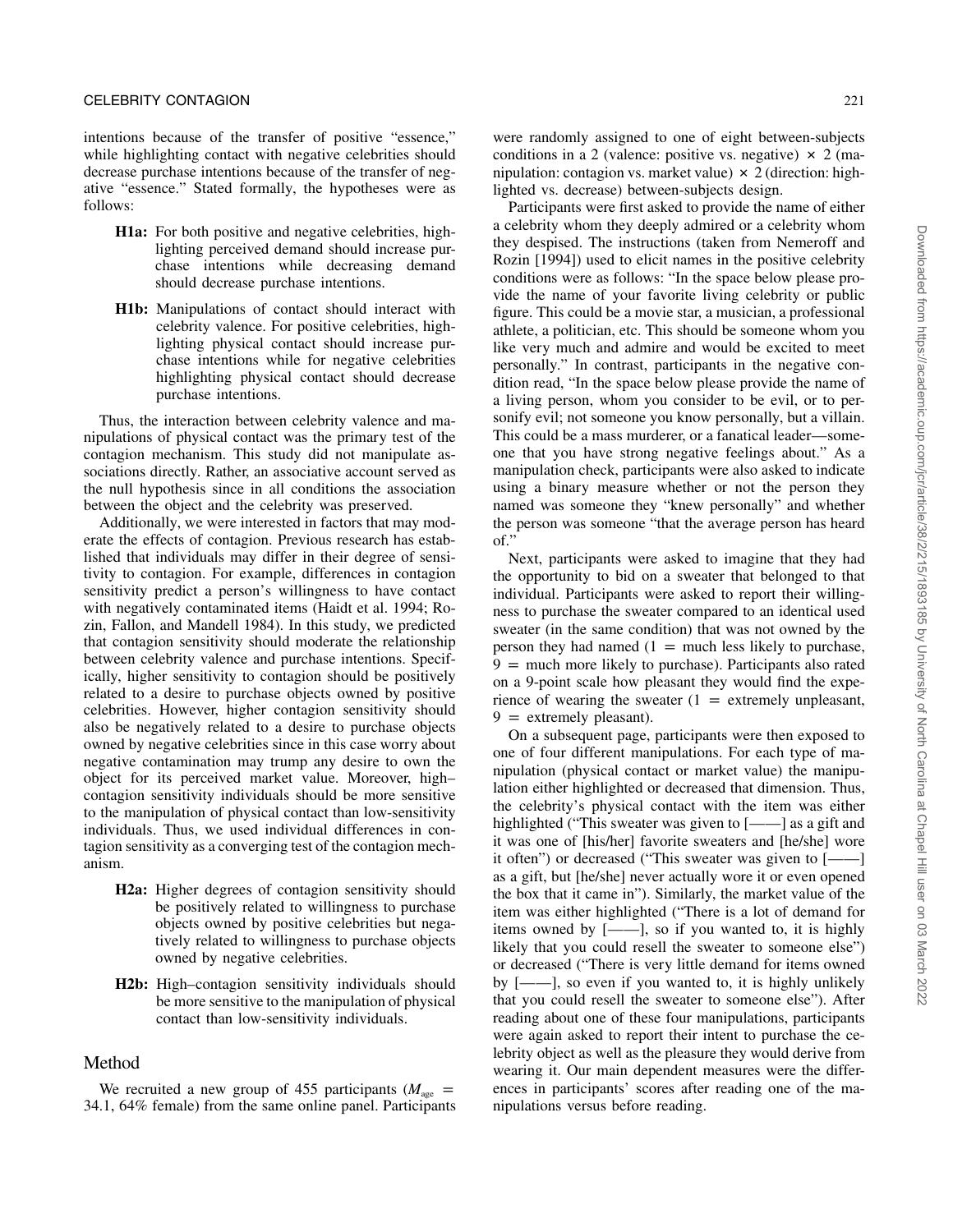### **FIGURE 2**



#### RESULTS FROM EXPERIMENT 2

NOTE.—Higher numbers indicate a greater desire to purchase or wear the item. The darker bars represent conditions in which the contact or demand was highlighted, while the lighter bars represent conditions in which contact or demand was decreased.

*Individual Differences in Measures of Contagion Sensitivity.* At the end of the study, all participants were asked to respond to three additional items that were adapted from Haidt et al. (1994) and assessed their sensitivity to contagion. These three items included, "Even if I were hungry, I would not drink a bowl of my favorite soup if it had been stirred by a used but thoroughly washed flyswatter. It would bother me to sleep in a nice hotel room if I knew that a man had died of a heart attack in that room the night before. If a friend offered me a piece of novelty chocolate shaped like dog-doo, I would not eat a bite." All responses were made on a 9-point scale, where  $1 =$  strongly disagree and  $9 =$  strongly agree. These three measures were all significantly correlated with one another (all  $p < .001$ ) and loaded onto a single factor.

## Results

*Manipulation Check.* Nearly all participants (98.6%) responded that the person they named was not someone whom they knew personally. A greater percentage of the participants in the negative celebrity conditions said that the average person had heard of the celebrity (94.5%) compared to the positive celebrity conditions (84.7%;  $\chi^2 = 11.72$ , *p* ! .001). This difference was driven by variance in the celebrities listed across the two types of conditions. Only 58 different negative celebrities were named, while 171 different positive celebrities were named (i.e., nearly every participant in these conditions named a different person). Including only participants who named an individual that

"the average person had heard of" did not change the results in any way. Therefore, the analyses were performed using the entire data set. There was no main effect or interaction with participant gender (all  $p > .7$ ).

*Purchase Intentions.* Results from this study are depicted in figure 2. Consistent with a contagion account, we observed a significant interaction between manipulations of physical contact and celebrity valence  $(F(1, 219) = 16.77$ ,  $p < .001$ ). For positive celebrities, highlighting the amount of contact increased purchase intentions  $(M_{\text{diff}} = +.32)$ while decreasing contact decreased purchase intentions  $(M<sub>diff</sub>)$  $= -1.58$ ; *F*(1, 111) = 17.43, *p* < .001). However, for negative celebrities the opposite was true: decreasing contact increased purchase intentions ( $M_{\text{diff}} = +0.43$ ), whereas highlighting contact decreased purchase intentions ( $M_{\text{diff}}$  =  $-0.33$ ; *F*(1, 108) = 2.69, *p* = .10). As expected, manipulations of market value had similar effects on both positive and negative celebrity objects. For positive celebrities, highlighting market demand increased purchase intentions  $(M<sub>diff</sub>)$  $= +.74$ ) while decreasing demand decreased purchase intentions ( $M_{\text{diff}} = -.33$ ;  $F(1, 118) = 8.35, p < .01$ ). Similarly, for negative celebrities, highlighting demand increased purchase intentions ( $M_{\text{diff}} = +.89$ ) while decreasing demand decreased purchase intentions ( $M_{\text{diff}} = -1.0; F(1, 108) =$ 21.24,  $p < .001$ ).

*Pleasure from Wearing.* As can be seen in figure 2, for positive celebrities, highlighting contact increased participants' desire to wear the sweater  $(M_{\text{diff}} = +.02)$  while decreasing contact significantly reduced participants' desire to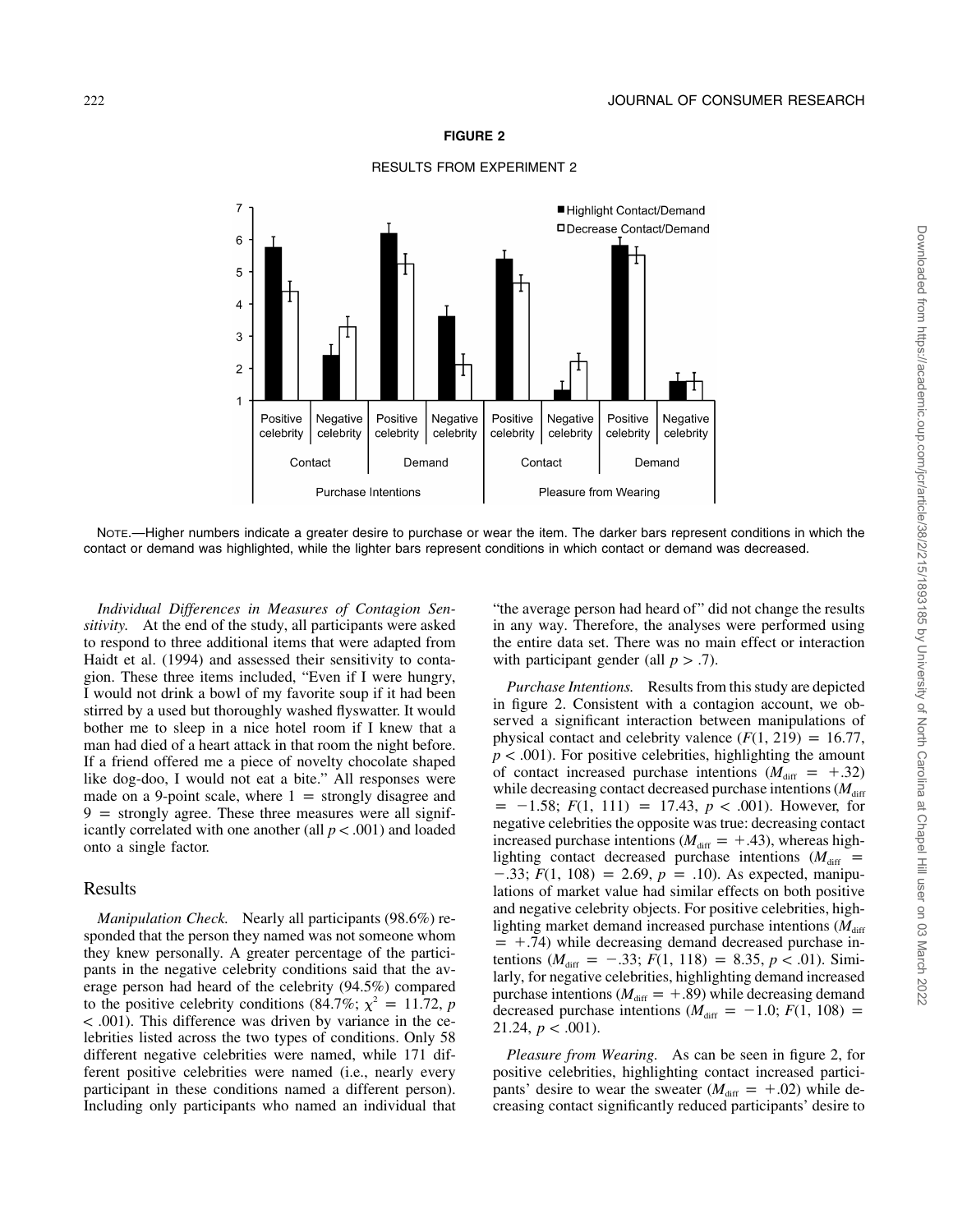wear the sweater ( $M_{\text{diff}} = -1.12$ ;  $F(1, 111) = 12.46$ ,  $p <$ .001). In contrast, for negative celebrities, decreasing contact significantly increased participants' desire to wear the sweater  $(M_{\text{diff}} = +.71)$  while highlighting contact did not change participants' desire to wear the sweater, which remained at the bottom of the scale ( $M_{\text{diff}} = .04$ ;  $F(1, 108) =$ 12.26,  $p < .001$ ). Manipulations of market value had no effect on ratings of wanting to wear the sweater for either positive or negative celebrities (both  $p > .3$ ).

*Contagion Sensitivity.* We then used regression analyses to test our prediction regarding the moderating effects of contagion sensitivity. The three measures of contagion sensitivity were averaged to produce a single measure ( $\alpha$  = .59). We first examined the initial ratings of purchase intentions before any manipulation was described. As hypothesized, we observed a significant two-way interaction between celebrity valence (positive vs. negative) and contagion sensitivity ( $\beta = .13$ ,  $p < .01$ ). For positive celebrities, there was a significant positive relationship between contagion sensitivity and purchase intentions ( $\beta$  = .18, *p* < .01). That is, participants who were more sensitive to contagion expressed greater purchase intentions for the positive celebrity objects. In contrast, for negative celebrities, contagion sensitivity was negatively related to purchase intentions ( $\beta = -.12$ ,  $p = .076$ ), where participants who were more sensitive to contagion were less likely to purchase the negative celebrity objects.

We then examined whether contagion sensitivity moderated the effects of physical contact on purchase intentions. Indeed, for positive celebrities, participants' level of contagion sensitivity moderated the manipulation of contact on purchase intentions such that we observed a significant twoway interaction between the manipulation of physical contact and contagion sensitivity ( $\beta = .18$ ,  $p < .05$ ). To explore the nature of the interaction, we compared whether there were significant differences across the contact conditions at both low and high levels of contagion sensitivity (see Aiken and West 1991; Fitzsimons 2008). Consistent with our hypotheses, the planned contrast for participants at high levels of contagion sensitivity  $(+1$  SD from the mean) revealed a significant effect of contact on the change in willingness to purchase the item ( $\beta = .53$ ,  $p < .001$ ). In contrast, for participants who were low in contagion sensitivity  $(-1 S D)$ from the mean), the manipulation of contact had no effect on purchase intentions ( $\beta = .15$ ,  $p = .27$ ). For negative celebrities, however, there was no interaction with contagion sensitivity ( $\beta = -.01$ ,  $p = .93$ ), which is again consistent with the hypothesis that these objects are valued because of their perceived market value, not contagion. Given that the Cronbach's  $\alpha$  for the measure of contagion sensitivity was not extremely high (because of a small number of items), we replicated the above patterns (i.e., higher contagion sensitivity positively correlated with willingness to purchase positive celebrity items and negatively correlated with willingness to purchase negative celebrity possessions) using each individual measure of contagion sensitivity as a moderating variable. The results of these analyses were identical to the patterns observed using the three-item scale.

*Internal Replication.* We replicated this pattern of results in a second experiment with a new sample of 310 adult participants. The design was nearly identical to the present study. However, for the manipulation of contagion, participants were told about a "sterilization" transformation that removed any evidence of the individual's contact with the item. Additionally, for the manipulation of market value, participants were told that they would be prohibited from reselling the items to others.

## Discussion

For both positive and negative celebrity items, we observed that changes in market demand produced similar effects. Not surprisingly, highlighting demand increased purchase intentions while decreasing demand decreased purchase intentions. More important, however, the pattern was different for manipulations of physical contact. Here we observed the predicted interaction effect. For positive celebrities, highlighting contact increased purchase intentions, while for negative celebrities, highlighting contact decreased purchase intentions. The effects of physical contact (and their interaction with celebrity valence) suggest that contagion is indeed an important dimension influencing the valuation of celebrity items above and beyond any effects of market demands.

These results are also able to address an associative account. If the mere association between the celebrity and the object was the only factor driving valuation, then there should have been no effect of either the contact or market value transformations. Thus, the significant interaction between celebrity valence and manipulations of contact provides strong evidence against the associative explanation as well as an explanation based solely on market demands.

Additional support for contagion as a key underlying dimension came from the contagion sensitivity measures. Specifically, we observed that higher sensitivity to contagion was positively related to a desire to purchase objects owned by positive celebrities but negatively related to a desire to purchase objects owned by negative celebrities. Moreover, higher–contagion sensitivity individuals showed greater effects of physical contact on willingness to purchase a positive celebrity item. In our final study, we test the role of contagion more directly by experimentally manipulating participants' contagion beliefs.

## **EXPERIMENT 3**

In a final study, we examined the effects of activating the concept of contagion via a subtle priming manipulation. Participants were exposed to either "contagious" or "not contagious" vignettes (see the appendix) and were then subsequently asked for their valuation of either positive or negative celebrity items. We predicted that activating the concept of contagion should make participants more sensitive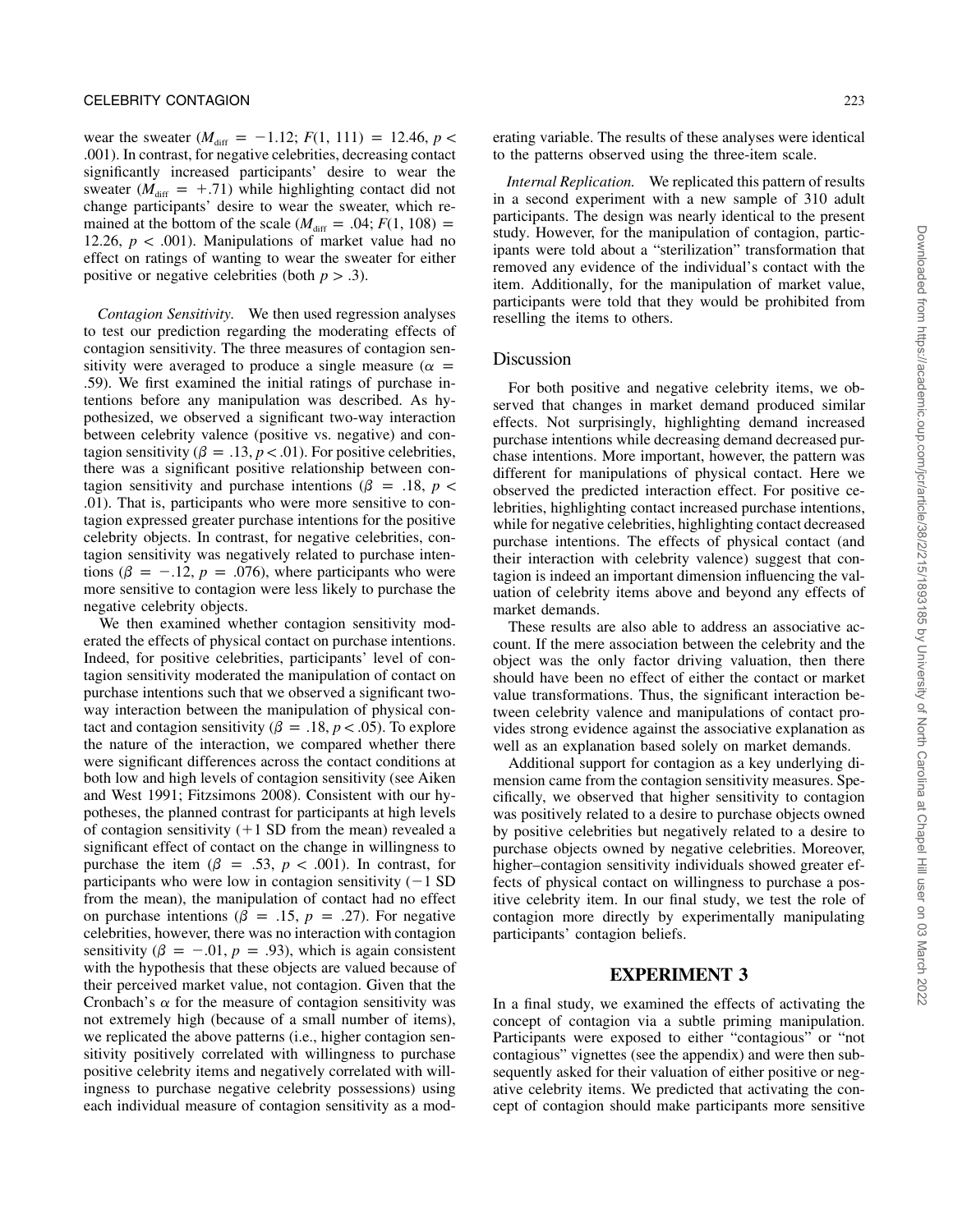to contagion and therefore (similar to contagion sensitivity) should interact with the valence of the celebrity, leading participants to value the negative celebrity items less and the positive celebrity items potentially more.

**H3:** There should be an interaction between the priming condition and celebrity valence. Priming contagion should lead participants to value the negative celebrity items less and the positive celebrity items more.

A second goal of this study was to explore scenarios in which the target individual was held constant rather than generated by participants. The method employed in the previous studies had the benefit of equating across a number of dimensions including participants' own familiarity with the celebrity, individual differences in categorization of the individual as positive or negative, and so forth. However, one question was whether the effects of the previous studies would be obtained if the target individuals were held constant. Therefore, participants were asked to evaluate objects that were said to have belonged to two positive individuals and two negative individuals, and we compared ratings of their possessions across the manipulations of celebrity valence (positive vs. negative) and priming condition (contagious vs. not contagious).

## Method

We recruited a new group of 240 participants ( $M_{\text{age}}$  = 36.2, 65% female) from the same online panel. Participants were randomly assigned to one of four between-subjects conditions in a 2 (valence: positive vs. negative)  $\times$  2 (priming condition: contagious vs. not contagious) between-subjects design.

Participants were first primed by being asked to read the scenarios of high or low contagion. The prime consisted of four scenarios that included descriptions of an action either spreading to others or not spreading and remaining isolated. The actions consisted of a person laughing and other people in the vicinity also starting to laugh (or not), one person yawning and others also beginning to yawn (or not) (both of these were taken with permission directly from Mishra [2009]), the spread (or not) of the smell of a flower, and the spread (or not) of poison ivy among siblings. Therefore, the same action (e.g., laughing or yawning) was considered either contagious or not contagious, depending on whether it was spread or not. Since two of the vignettes used in this study were slightly different from the ones used by Mishra (2009), we conducted a pretest with a separate group of participants. Participants were first exposed to either the contagious or not contagious vignettes. Then, participants completed the three contagion sensitivity items used in experiment 2. As expected, participants expressed significantly greater sensitivity to contagion when exposed to the contagious  $(M = 5.79, SD = 1.88)$  versus not contagious vignettes ( $M = 5.17$ , SD = 2.05;  $t(182)$  = 2.11,  $p < .05$ ).

Following the priming task, participants were asked to evaluate two celebrity objects (a sweater and a pair of sunglasses). Half of the participants evaluated objects that were said to belong to positive celebrities (Albert Einstein and Barack Obama) while the other half evaluated negative celebrity items (belonging to Charles Manson and Saddam Hussein). These names were taken from those generated by participants in experiments 1 and 2. As a manipulation check, participants were also asked to rate how much they liked the person  $(1$  = extreme disliking, 9 = extreme liking). As expected, participants reported liking Albert Einstein ( $M = 7.39$ ) and Barack Obama ( $M = 6.74$ ) significantly more than Charles Manson  $(M = 1.91)$  and Saddam Hussein (*M* = 1.84;  $F(1, 237) = 579.91, p < .001$ ).

For each item, participants then responded to three questions that assessed their valuation of the item. These measures were the same as those used in experiment 1 (i.e., desire to own the item, willingness to purchase, willingness to keep the item vs. throw it out). These measures were highly correlated and were averaged to produce a single measure of valuation ( $\alpha = .80$ ). The order in which each item was presented was counterbalanced across participants and did not affect the results  $(F < 1)$ . In this study, we did observe that, overall, men expressed greater valuation for the items than women ( $\beta = .28$ ,  $p < .001$ , perhaps because all the targets were male) and that younger participants reported greater valuation than older ones ( $\beta$  = -.18, *p* < .01). The priming manipulation did not interact with these factors (all  $p > .4$ ). However, for all subsequent analyses we included both participant gender and age as covariates.

## Results and Discussion

Measures of valuation were submitted to a mixed-model ANCOVA with valence (positive vs. negative) and priming condition (contagious vs. not contagious) as between-subjects factors and the item (sweater vs. sunglasses) as a within-subjects factor. As predicted, this analysis revealed a significant two-way interaction between priming condition and celebrity valence  $(F(1, 233) = 5.94, p < .05)$ . For the negative celebrity items, participants who were exposed to the contagion prime rated the negative celebrity items as significantly less valuable ( $M = 2.10$ ; SE = .22) than participants who were exposed to the not contagious prime  $(M = 2.84; SE = .22, F(1, 116) = 5.65, p < .05)$ . Conversely, for positive celebrity items, participants who were exposed to the contagion prime rated the positive celebrity items as more valuable ( $M = 4.64$ ; SE = .24) than participants who were exposed to the not contagious prime  $(M =$ 4.29; SE = .24). This difference, however, was not statistically significant ( $p = .31$ ). The priming manipulation had analogous effects on both targets and therefore did not interact with the particular positive or negative celebrity  $(F \leq$ 1). Although the measures of liking were positively correlated with valuation ( $p < .001$ ), regression analyses indicated that this measure did not moderate the effect of the prime in either the positive  $(p = .82)$  or the negative conditions  $(p = .62)$ .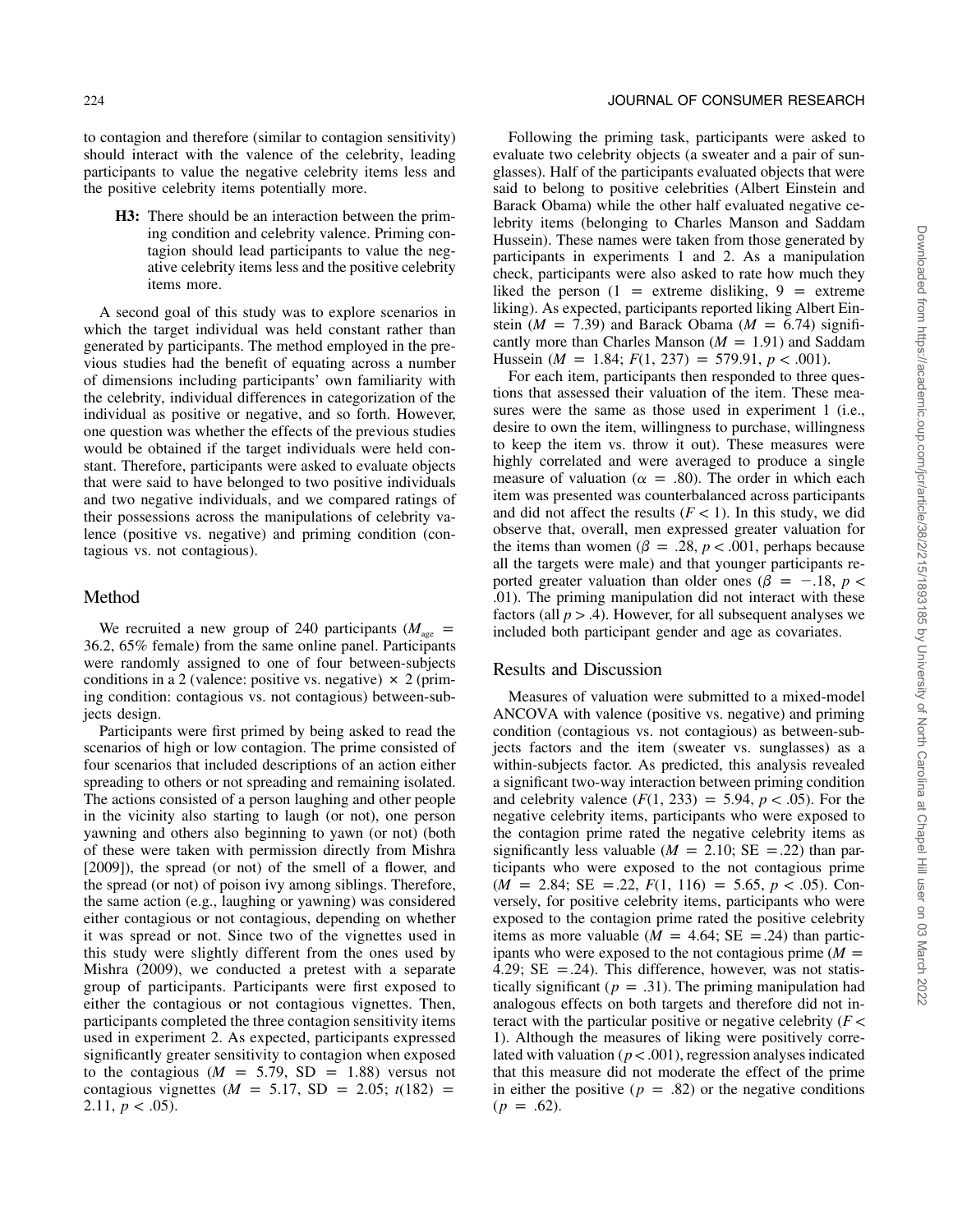## CELEBRITY CONTAGION 225

The results from this study were consistent with the prediction that implicitly activating the concept of contagion would have different effects on the valuation of positive versus negative celebrity items. Specifically, activating the concept of contagion significantly reduced the degree to which participants valued the negative celebrity items. However, exposure to contagion had a different effect for positive celebrity items by increasing valuation (although this difference was not significant when compared to the not contagious prime).

The failure to find a significant increase in valuation for positive celebrities is potentially attributable to several different factors. Perhaps the most plausible explanation is that there is simply much less agreement in whom people identify as a positive celebrity. As noted earlier in experiment 2, we observed much greater consensus about negative celebrities compared to positive ones. This difference could, in turn, explain the different effects of the contagion prime. Consistent with this interpretation, the variance in ratings of item value was greater in the positive celebrity conditions versus the negative celebrity conditions (3.55 vs. 3.29, respectively).

## **GENERAL DISCUSSION**

The primary goal of this article was to empirically test the degree to which contagion beliefs, in contrast to other motivations such as associations and market demands, account for the valuation of celebrity items. The present studies find that, indeed, contagion appears to play a central role in the valuation of celebrity possessions. Furthermore, we demonstrate the way in which contagion and market demands interact to influence purchase intentions. Specifically, experiment 1 demonstrated that, for positive celebrities, contagion and market demands seem to be complementary. Items belonging to positive celebrities appear to be valued both for their contact with an admired individual (contagion) and for their market value. In contrast, for negative celebrities, contagion and market demands appear to play contrasting roles in that perceived market demand increases the value of the object (relative to an item owned by a negative noncelebrity) whereas contagion decreases value.

Experiment 2 examined this interaction between contagion and valence in greater detail by directly manipulating the amount of contact that the individual had with the item. Supporting a contagion hypothesis, we observed that physical contact increased purchase intentions for positive celebrity items but decreased purchase intentions for negative celebrity items. This study also demonstrated that contagion sensitivity is an important moderator in the valuation of celebrity possessions. Individual differences in contagion sensitivity were positively related to a desire to purchase objects owned by positive celebrities but negatively related to a desire to purchase objects owned by negative celebrities. Finally, experiment 3 provided converging evidence for a contagion account by demonstrating that activating the concept of contagion via a priming manipulation changes people's willingness to purchase celebrity possessions.

Together, these results demonstrate that celebrity possessions are valued for reasons that go beyond mere associations or market demands. For instance, a merely associative account cannot explain the interaction between contagion and celebrity valence (experiment 2) nor the moderating role of contagion sensitivity (experiment 2), and an associative account makes no predictions regarding the effects of priming contagion (experiment 3). Moreover, the fact that some participants were willing to purchase negative celebrity objects, as revealed by the changes in purchase intentions in experiments 2 and 3, is inconsistent with a merely associative account given that the negative individuals were individuals whom participants said they explicitly detested. In other words, while some people in the real world may actually be admirers of Charles Manson or Saddam Hussein, this does not account for the participants in our studies who said they were willing to purchase these items after they had already identified the items' owners as someone whom they explicitly disliked. Consistent with this, explicit measures of liking did not predict willingness to purchase an object owned by a given celebrity.

## Limitations and Future Directions

The present studies tended to examine extremes of positivity/negativity. In actuality, however, there may be many more cases of "mixed" valence. The results from experiment 1 suggest that as far as contagion effects are concerned, mixed-valence individuals tend to fall in the middle of extremely positive or extremely negative celebrities. Nevertheless, this may be an interesting avenue for future research given the number of ways in which valence may be "mixed." For example, what is the role of contagion for an individual such as Tiger Woods, who is highly regarded for his talent and sportsmanship as a golfer but received a great deal of backlash for his numerous affairs?

There may also be additional sources of value contributing to people's desire to purchase celebrity objects that we did not examine here. Indeed, the market value of celebrity items would seem to be representative of a much broader notion of value that may include a number of factors such as the item's value as a historical artifact, its age, or its status value to others. While the effects of contagion observed here suggest that these additional factors do not sufficiently account for people's willingness to purchase celebrity possessions, future research may look at these factors in greater detail.

There may also be important individual differences that interact with contagion beliefs. In the present studies, we observed some main effects of gender and age (e.g., in experiment 3). However, these factors did not interact with manipulations of contagion. Nevertheless, there may be situations in which the effects of contagion may be different for men and women (see Argo et al. 2008). Additionally, the desire for celebrity possessions may be related to traits that are quite stable across the lifetime, such as how sentimental someone is or whether he/she possessed sentimental objects as a child (see Frazier et al. 2009).

Finally, these studies primarily examined the notion that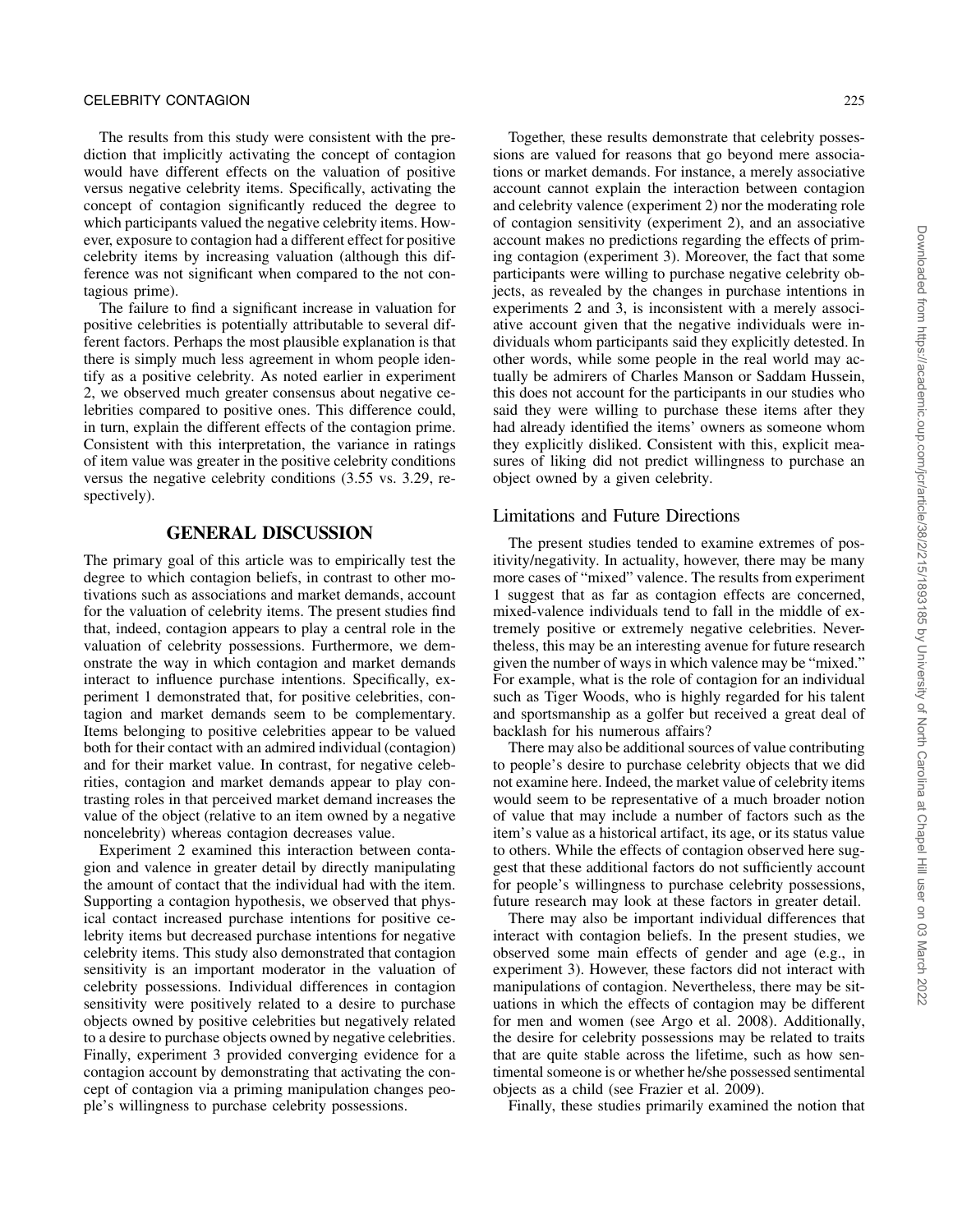contagion affects value via physical contact on both ends: for example, a celebrity touched an item and now you can also touch it. However, as Rozin and others have discussed (Argo et al. 2006, 2008; Morales and Fitzsimons 2007; Nemeroff and Rozin 1994; Rozin et al. 1986, 1989; Rozin and Nemeroff 2002), other modes of transmission might be available and equally effective. Indeed, Nemeroff and Rozin (1994) concluded that the mechanisms underlying the effects of "positive" versus "negative" physical contact are distinct. Specifically, the dislike and disgust for negative items appeared to derive from contagion beliefs, while interest and regard for positive items resulted from a symbolic interaction model that highlighted the moral and interpersonal factors that are communicated to the self and others through association with such positive items.

Here we find a direct effect of positive contagion on valuation. However, symbolic contagion would imply a "metaphysical" mode of transmission whereby some immaterial quality of a person (e.g., his/her moral status) is transferred to an object even without direct contact. For instance, it may be that items more closely associated with "core" features of a celebrity (e.g., Michael Jordan's shoes vs. Einstein's pen) will differentially have an impact on the effects of contagion. Therefore, future work may explore the interaction between physical modes of contagion versus more metaphysical/symbolic forms of contagion.

In sum, previous work on contagion has demonstrated that the belief in a transmission of essence is pervasive across cultures (Frazer 1890; Mauss 1902), may emerge early in development (Bloom 2004; Kalish 1996), and may have important effects on consumer behavior (Belk 1988; Mishra 2009; Morales and Fitzsimons 2007; O'Guinn 1991). To our knowledge, however, there has not been a previous attempt to directly examine the underlying reasons why people purchase celebrity possessions from the vantage of contagion effects. Therefore, the primary contribution of this article is to provide a clear empirical demonstration of the role of contagion in the valuation of celebrity possessions. Furthermore, these studies broaden the understanding of contagion as they illustrate how contagion may interact with competing market demands. Here we offer a new perspective on the phenomenon of contagion as these studies illustrate the ways in which contagion and market demands may either converge or diverge, depending on the valence of the individual who touched the object and the market demands surrounding that person.

## **APPENDIX**

## **CONTAGIOUS AND NOT CONTAGIOUS PRIMING MANIPULATIONS USED IN EXPERIMENT 3**

The first two scenarios in each section were taken from Mishra (2009).

## **CONTAGIOUS VIGNETTES**

Tom saw some students standing in front of a bulletin board. He was interested and went to see what they were all looking at. He saw that some cartoons had been posted. He found the cartoons very funny and started laughing very hard. Looking at him laugh, others also joined in, and soon the entire group of people were laughing.

John, a fifth grader, was sitting in his class in the afternoon. He was feeling a little sleepy and he yawned. He looked around and saw that Rita, who was sitting next to him, also started yawning. He then noticed that five other students also were yawning. His yawn had caused the other students to start yawning.

Jennifer was on vacation with her family in Hawaii. On the vacation, Jennifer's family went to a flower garden, and as a souvenir Jennifer got to take home a beautiful flower. The flower smelled very good, and the smell was very strong. For the rest of the trip, Jennifer carried the flower around in her bag with the rest of her clothes. By the end of the trip, the smell of the flower had spread to all of her other things. Even when she took her clothes out of the bag, they still smelled like the flower.

Alex has many brothers and sisters. One day, Alex was playing in the woods behind his house and he brushed his leg on some poison ivy. Alex did not realize that he had touched the ivy, and he began scratching the poison ivy and spreading it on his hands and arms. Later that day, Alex was playing with his brothers and sisters and he spread the poison ivy to his siblings. Nobody was injured, but by the end of the day the poison ivy had spread to all of the children and they were all very itchy.

## **NOT CONTAGIOUS**

Tom saw some students standing in front of a bulletin board. He was interested and went to see what they were all looking at. He saw that some cartoons had been posted. He found the cartoons very funny and started laughing. Other children looked at him but did not laugh, and Tom saw that he was the only person laughing. He went away laughing and thinking about the cartoons.

John, a fifth grader, was sitting in his class in the afternoon. He was feeling a little sleepy and he yawned. He looked around and saw that Rita, who was sitting next to him, was not yawning. He looked around and found that no other student was yawning. His yawn had not caused any of the other students to yawn.

Jennifer was on vacation with her family in Hawaii. On the vacation, Jennifer's family went to a flower garden, and as a souvenir Jennifer got to take home a beautiful flower. The flower smelled very good, and the smell was very strong. For the rest of the trip, Jennifer carried the flower in a special zip lock bag. By the end of the trip, however, the smell of the flower had gone away. The flower no longer smelled, so Jennifer decided to leave it behind.

Alex has many brothers and sisters. One day, Alex was playing in the woods behind his house and he brushed his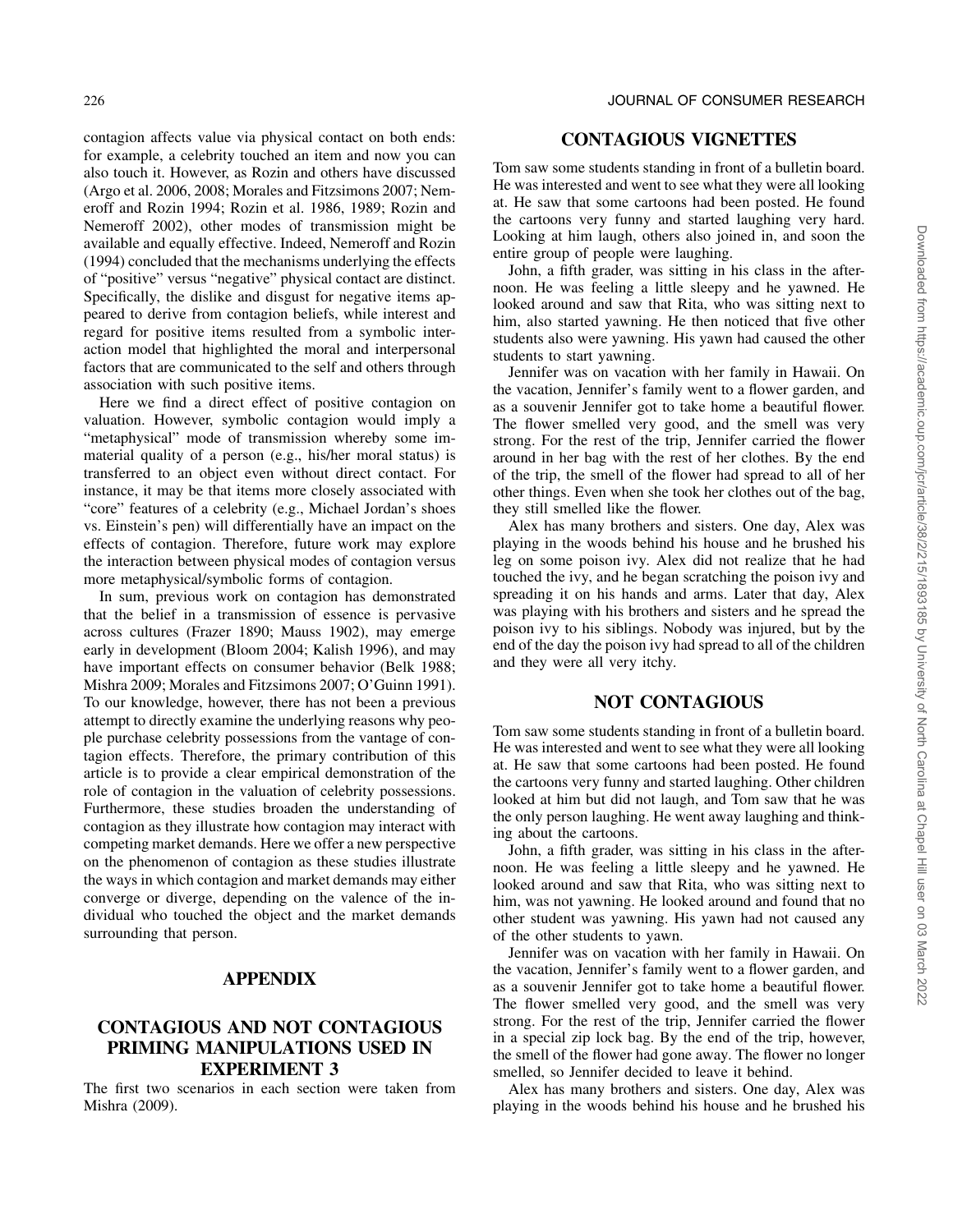Routledge.

leg on some poison ivy. Alex realized that he had touched the ivy, and so he was careful to not scratch the poison ivy or spread it to his hands and arms. Later that day, Alex was playing with his brothers and sisters, but first his mom had treated the poison ivy with lotion and covered it up. By the end of the day the poison ivy was almost gone and Alex's leg no longer itched.

## **REFERENCES**

- Aiken, Leona and Stephen G. West (1991), *Multiple Regression: Testing and Interpreting Interactions*, Newbury Park, CA: Sage.
- Argo, Jennifer J., Darren W. Dahl, and Andrea C. Morales (2006), "Consumer Contamination: How Consumers React to Products Touched by Others," *Journal of Marketing*, 70 (April), 81–94.
- ——— (2008), "Positive Consumer Contagion: Responses to Attractive Others in Retail Contexts," *Journal of Marketing Research*, 45 (December), 690–701.
- Belk, Russell W. (1988), "Possessions and the Extended Self," *Journal of Consumer Research*, 15 (September), 139–67. ——— (1995), *Collecting in a Consumer Society*, New York:
- Bloom, Paul (2004), *Descartes' Baby: How the Science of Child Development Explains What Makes Us Human*, New York: Basic Books.
- (2010), *How Pleasure Works: The New Science of Why We Like What We Like*, New York: Norton.
- Burton, Benjamin J. and Joyce P. Jacobsen (1999), "Measuring Returns on Investments in Collectibles," *Journal of Economic Perspectives*, 13 (Autumn), 193–212.
- Cornfeld, Betty and Owen Edwards (1983), *Quintessence: The Quality of Having It*, New York: Crown.
- Douglas, Mary and Baron Isherwood (1979), *The World of Goods*, New York: Basic Books.
- Fitzsimons, Gavan J. (2008), "Death to Dichotomizing," *Journal of Consumer Research*, 35 (June), 5–8.
- Formanek, Ruth (1991), "Why They Collect: Collectors Reveal Their Motivations," *Journal of Social Behavior and Personality*, 6 (Special Issue), 275–86.
- Frazer, James George (1890/1959), *The New Golden Bough: A Study in Magic and Religion*, abridged, ed. T. H. Gaster, New York: Macmillan.
- Frazier, Brandy N., Susan A. Gelman, Alice Wilson, and Bruce Hood (2009), "Picasso Paintings, Moon Rocks, and Hand-Written Beatles Lyrics: Adults' Evaluations of Authentic Objects," *Journal of Cognition and Culture*, 9 (1–2), 1–14.
- Garber, Peter M. (1989), "Tulipmania," *Journal of Political Economy*, 97 (June), 535–57.
- ——— (2000), *Famous First Bubbles: The Fundamentals of Early Manias*, Cambridge, MA: MIT Press.
- Grayson, Kent and David Shulman (2000), "Indexicality and the Verification Function of Irreplaceable Possessions: A Semiotic Analysis," *Journal of Consumer Research*, 27 (June), 17–30.
- Haidt, Jonathan, Clark McCauley, and Paul Rozin (1994), "Individual Differences in Sensitivity to Disgust: A Scale Sampling Seven Domains of Disgust Elicitors," *Personality and Individual Differences*, 16 (May), 701–13.
- Kalish, Charles W. (1996), "Preschoolers' Understanding of Germs as Invisible Mechanisms," *Cognitive Development*, 11 (1), 83–106.
- Mackay, Charles (1841/1932), *Extraordinary Popular Delusions and the Madness of Crowds*, reprint, New York: Noonday.
- Mauss, Marcel (1902/1972), *A General Theory of Magic*, trans. R. Brain, New York: Norton.
- McCracken, Grant (1986), "Culture and Consumption: A Theoretical Account of the Structure and Movement of the Cultural Meaning of Consumer Goods," *Journal of Consumer Research*, 13 (June), 71–84.
- (1989), "Who Is the Celebrity Endorser? Cultural Foundations of the Endorsement Process," *Journal of Consumer Research*, 16 (December), 310–21.
- Mishra, Arul (2009), "Influence of Contagious versus Noncontagious Product Groupings on Consumer Preferences," *Journal of Consumer Research*, 36 (June), 73–82.
- Morales, Andrea C. and Gavan Fitzsimons (2007), "Product Contagion: Changing Consumer Evaluations through Physical Contact with 'Disgusting' Products," *Journal of Marketing Research*, 44 (May), 272–83.
- Nemeroff, Carol J. and Paul Rozin (1994), "The Contagion Concept in Adult Thinking in the United States: Transmission of Germs and of Interpersonal Influence," *Ethos: Journal of the Society for Psychological Anthropology*, 22 (June), 158–86.
- O'Guinn, Thomas C. (1991) "Touching Greatness: The Central Midwest Barry Manilow Fan Club," in *Highways and Buyways: Naturalistic Research from the Consumer Behavior Odyssey*, ed. Russell W. Belk, Provo, UT: Association for Consumer Research, 102–11.
- O'Guinn, Thomas C. and Russell W. Belk (1989), "Heaven on Earth: Consumption at Heritage Village, USA," *Journal of Consumer Research*, 15 (September), 227–38.
- Preacher, Kristopher J. and Andrew F. Hayes (2008), "Asymptotic and Resampling Procedures for Assessing and Comparing Indirect Effects in Multiple Mediator Models," *Behavior Research Methods*, 40 (3), 879–91.
- Rozin, Paul, April Fallon, and Robin Mandell (1984), "Family Resemblance in Attitudes to Foods," *Developmental Psychology*, 20 (March), 309–14.
- Rozin, Paul, Linda Millman, and Carol J. Nemeroff (1986), "Operation of the Laws of Sympathetic Magic in Disgust and Other Domains," *Journal of Personality and Social Psychology*, 50 (April), 703–12.
- Rozin, Paul and Carol J. Nemeroff (2002), "Sympathetic Magical Thinking: The Contagion and Similarity 'Heuristics,'" in *Heuristics and Biases: The Psychology of Intuitive Judgment*, ed. Thomas Gilovich, Dale Griffin, and Daniel Kahneman, Cambridge: Cambridge University Press, 201–16.
- Rozin, Paul, Carol J. Nemeroff, Marcia Wane, and Amy Sherrod (1989), "Operation of the Sympathetic Magical Law of Contagion in Interpersonal Attitudes among Americans," *Bulletin of the Psychonomic Society*, 27 (4), 367–70.
- Shrout, Patrick E. and Niall Bolger (2002), "Mediation in Experimental and Nonexperimental Studies: New Procedures and Recommendations," *Psychological Methods*, 7 (December), 422–45.
- Stone, Gigi (2007). "'Murderabilia' Sales Distress Victims' Families," ABC News Online, April 15, http://abcnews.go.com/ WNT/US/Story?id=2999398&page=1.
- Thompson, Earl A. (2007), "The Tulipmania: Fact or Artifact?" *Public Choice*, 130 (1–2), 99–114.
- Tylor, Edward Burnett (1871/1974), *Primitive Culture: Researches into the Development of Mythology, Philosophy, Religion, Art, and Custom*, New York: Gordon.